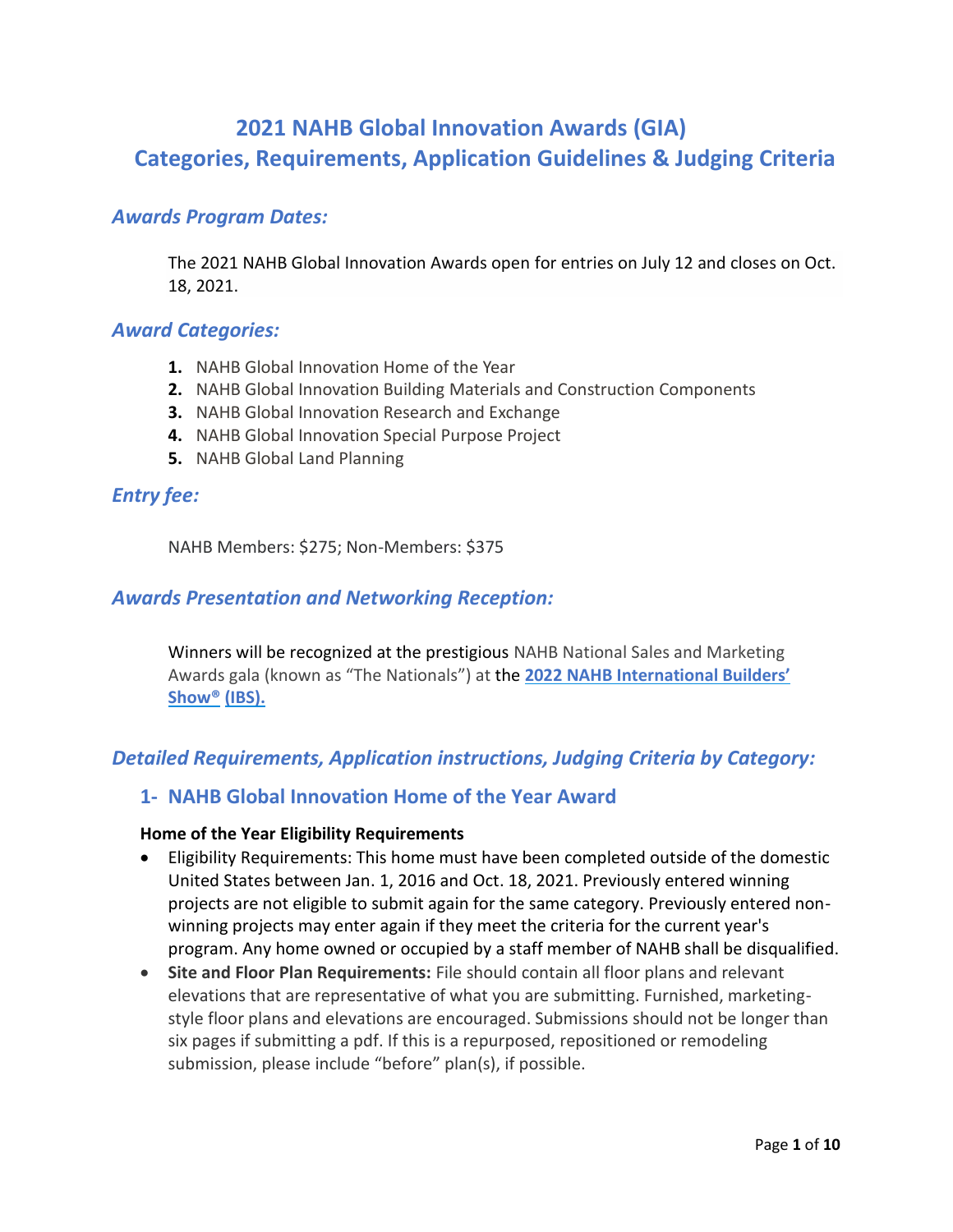- **Photography Requirements for All Categories:** It is highly recommended that for all categories that are not strictly interior architecture or design, marketing or individual that sufficient exterior photography be submitted to demonstrate the design characteristics of the home, residential building or community. Entries without sufficient exterior photography, if applicable, may be removed from consideration.
- **Home Type Definitions:** Home types include single-family detached and attached homes, as well as manufactured homes on fee simple or leased lots. Detached refers to a home that is free of any shared walls and stands alone. Attached refers to a home that shares a common party wall often on both sides of the property. Square Footage is defined as all living space as measured to the interior face of the exterior walls and does not include garages, unfinished basements, attics, covered patios and porches. Universal Design refers to designs and features that make housing usable by persons with a broad range of needs. It is inclusionary design that applies to spaces, features, and products to maximize the number of people who can function independently in an environment.
- **Sustainability, Health and Wellness Elements:** Use the image/photograph upload area to demonstrate these specific features. Professional photography is not required. Images could include, but are not limited to, air quality, water quality, lighting, thermal, acoustics, biophilic elements.
- **Application Suggestions:** Applicants are encouraged to include not only comprehensive designs, but also financing, programmatic innovation, sustainability, social equity, access and mobility enhancements, optimized transit-related infrastructure, and local and regional economic stimulus information.

## **Home of the Year Application Instructions**

- **Description:** Describe the project context in 200 words or less. Describe the goal and/or purpose for the home, its relationship to its surroundings and local culture, any products that make a positive difference for the home building industry, innovative techniques and technology that solve building challenge(s), any protocols for sustainability, health and wellness, unique marketing of key features and amenities, evidence of success, etc.
- List the primary reason this project deserves to win.
- Would you like this project to be featured as a blog? All applicants are eligible to be featured on the NAHB blog. If you would like your project to be featured on the blog, please submit blog text (max 500 words). NAHB staff reserves the right to edit this text prior to publishing. Marketing materials can be submitted as blog content.
- Target Market: Target Market Income Level: Type of Community and Homes:
- Specs and Costs Square footage of the home: Sales price: Rental rates per month:
- Project Plans: Floor/Site/Landscape Plan
- Supporting Photographs/ Materials (Individual/Firm)
- Supporting Image/Photographs and caption description (elevations) anticipate multiple photos and captions of home exteriors and interiors
- Digital Media/Videos
- Image Release
- Floor plan release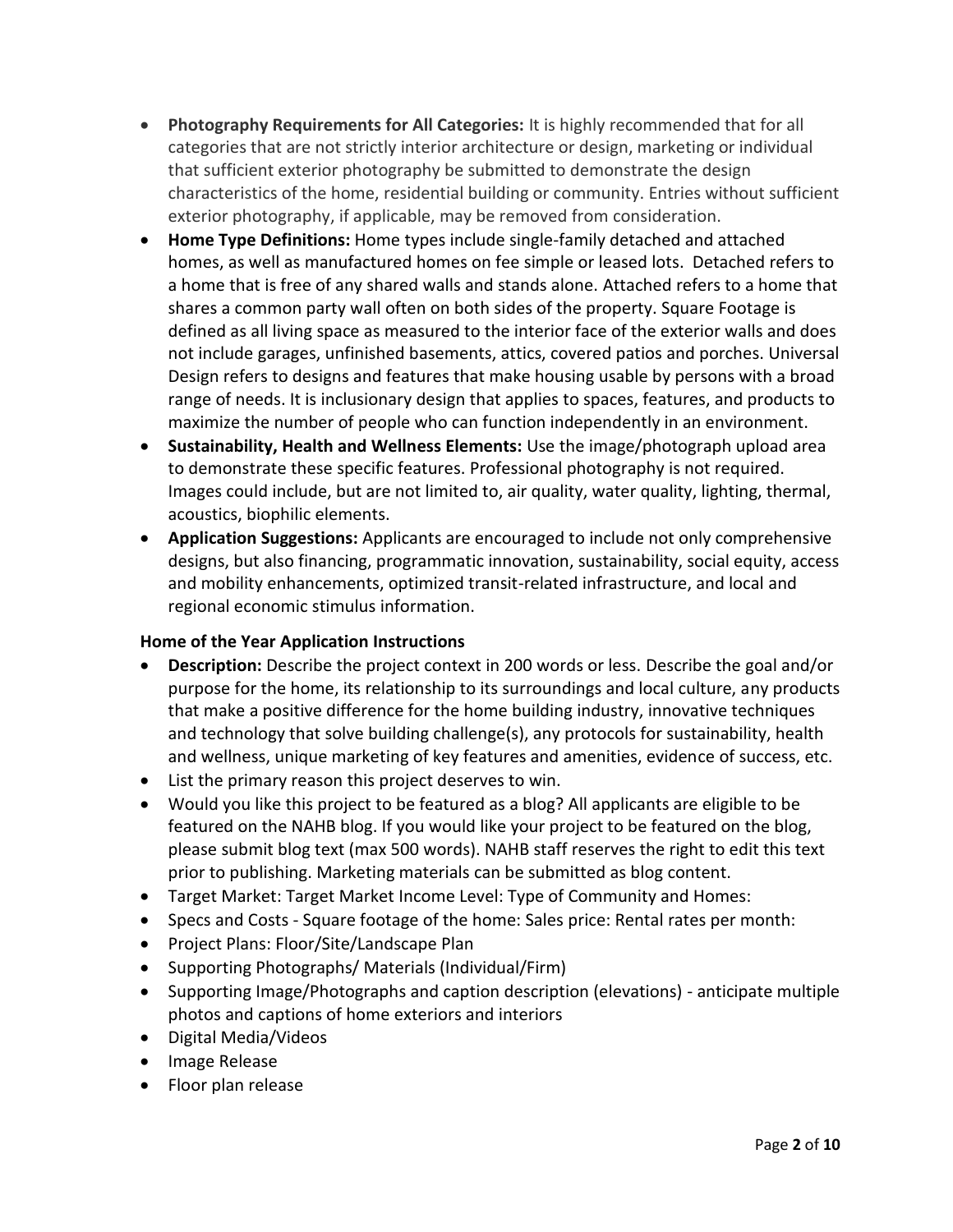• How did you hear about the awards program?

### **Home of the Year Judging Criteria**

- **Level Playing Field.** Judges will always take into consideration the level of commitment that can be afforded by each applicant - so that smaller or poorer areas have just as much chance of success as bigger or richer ones. Ex. Uganda versus Paris.
- **International Product.** Was this project completed outside of the domestic United States?
- **Local Culture.** Does this home show evidence of making a distinct contribution to the local culture?
- **Age of project.** This home must have been completed outside of the domestic United States between Jan. 1, 2016 and Oct. 18, 2021.Projects older than 5 years will not be considered. *(No On the Board Projects Accepted).*
- **Innovation.** Does the home have products and/or services which are new (or significantly changed) make a positive difference for the home building industry?
- **Functionality.** Does the home have products and/or services easy to use or apply for builders and/or consumers?
- **Building Challenge(s) Solutions.** Does the home have innovative techniques and technology to solve building challenge(s)?
- **Sustainability, health and wellness.** Does the home have protocols for sustainability, health and wellness?
- **Unique Marketing Approach.** Does the home have products and/or services that have been successfully marketed in a unique way?
- **Lessons learned.** Have the lessons learned through this home building process brought about a positive change for the global home building market?
- **Membership.** Global membership is not required.

# **2- NAHB Global Innovation Building Material and Construction Component Award (BM&CC)**

### **BM & CC Eligibility Requirements**

- **Global Product:** Is this a Builder Material, Construction Component, Exterior product, Interior Product, Technology solutions, Mechanicals, Appliances, Home Furnishings developed by professional designers, architects, product development companies, product manufacturers and/or other business in this industry worldwide?
- **Global companies:** (companies outside of the U.S.) that offer products or services from developers, builders, subcontractors, remodelers and lenders to global consumers.
- **Photography Requirements for All Categories:** It is highly recommended that for all categories that are not strictly interior architecture or design, marketing or individual that sufficient exterior photography be submitted to demonstrate the design characteristics of the home, residential building or community. Entries without sufficient exterior photography, if applicable, may be removed from consideration.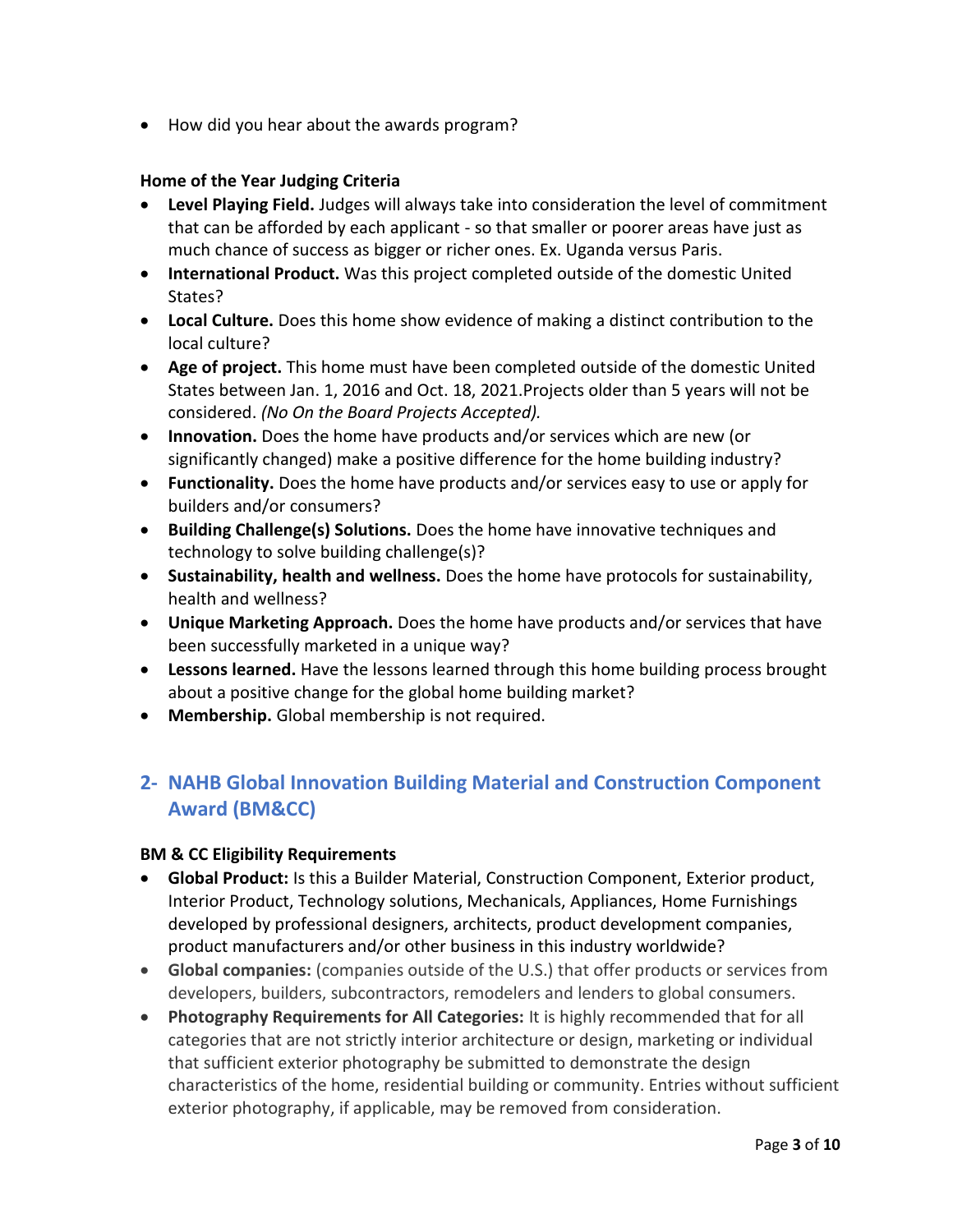- **Innovation:** Product and/or service is new (never been offered) or significantly changed (would deem a game-changer in its product class).
- **Functionality and Ease of Application:** Product and/or service is easy to use, a go-to for builder and/or consumers.
- **Good Design/Aesthetic Qualities:** Product has clean lines and is attractive for its purpose.
- **Realized Efficiency:** Product and/or service will help the builder solve a specific issue, add to their bottom line, and/or solve a specific problem for the consumer.
- **Product Timing:** Was this product brought to market in the last five years? Requirement to be finished. Product should have brought to market in the last five years (2016-2021).

## **BM&CC Application Instructions**

- **Description:** Describe the product in 200 words or less. Describe the features, functions and benefits of the building material/construction component, its goal, purpose, functionality and ease of application, that make a positive difference for the home building industry, demonstrating innovative techniques and technology that solve building challenge(s), with good design/aesthetics, evidence of success, etc.
- List the primary reason this product deserves to win.
- Would you like this product to be featured as a blog? All applicants are eligible to be featured on the NAHB blog. If you would like your product to be featured on the blog, please submit blog text (max 500 words). NAHB staff reserves the right to edit this text prior to publishing. Marketing materials can be submitted as blog content.
- **Product Type:** Builder Material, Construction Component, Exterior product, Interior Product, Technology solutions, Mechanicals, Appliances, Home Furnishings, etc.
- **Project Release Date:** If this is a brand-new product, state the date on which it was released. If this is a new version of an existing product, state the date on which the update was released.
- **Market Performance:** In 200 words or less, outline the market performance, critical reception, and customer satisfaction with the product or service to date. Provide links to laudatory product or service reviews.
- **Sales Performance:** State monetary or unit sales figures to date, if possible, and how they compare to expectations or past performance.
- **Optional Supporting Materials:** A collection of supporting files and web addresses that you may upload to our server to support your entry and provide more background information to the judges. These might be customer testimonials, planning documents, press clippings, work samples, photographs, video clips, etc.
- Supporting Photographs / Materials (Individual/Firm)
- Supporting Image/Photographs and caption description (elevations) anticipate multiple photos and captions of home exteriors and interiors
- Digital Media/Videos
- Image Release
- How did you hear about the awards program?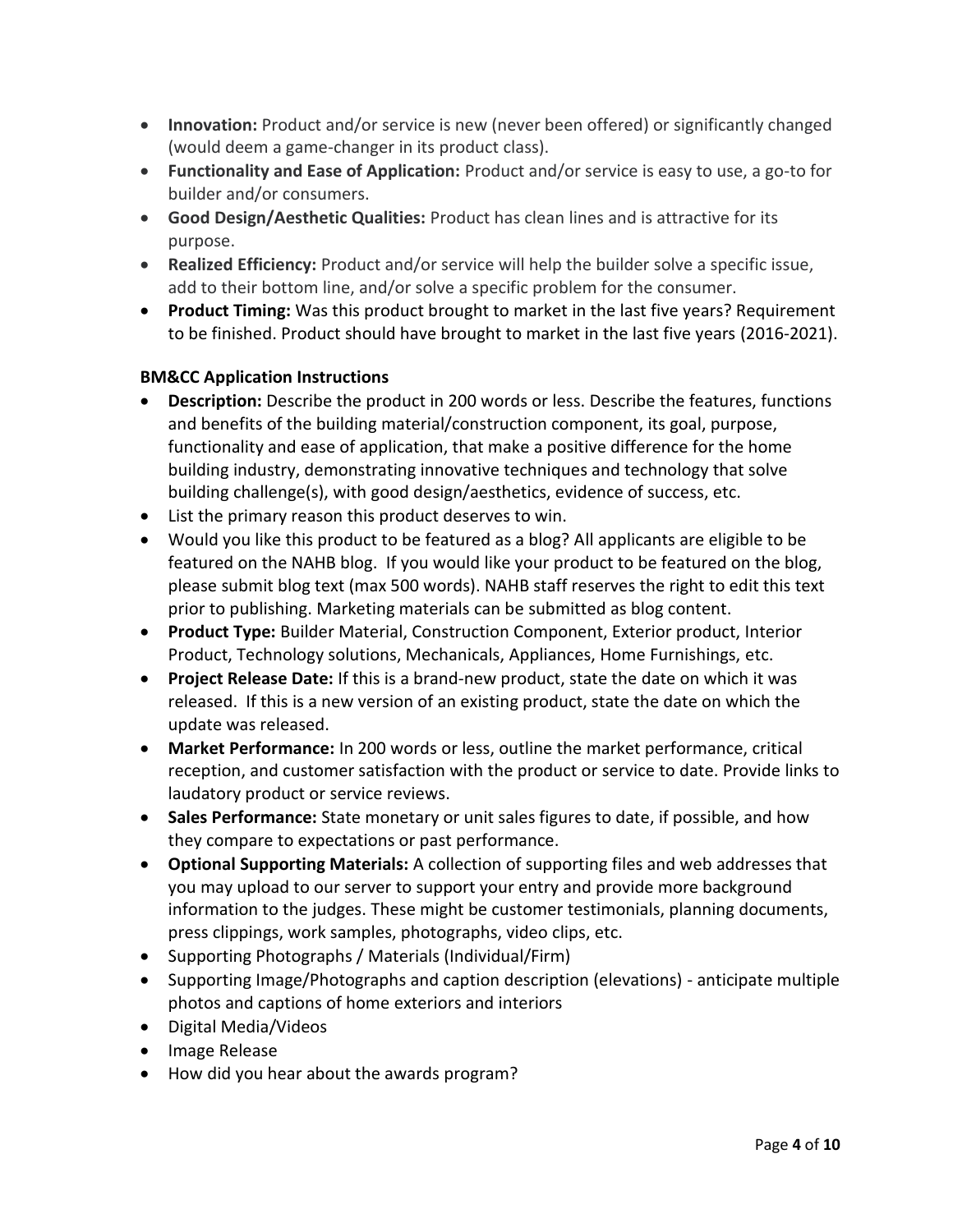### **BM&CC Judging Criteria**

- **Level Playing Field.** Judges will always take into consideration the level of commitment that can be afforded by each applicant - so that smaller or poorer areas have just as much chance of success as bigger or richer ones. Ex. Uganda versus Paris.
- **Global companies.** (companies outside of the U.S.) Does this company offer products or services from professional designers, architects, product development companies, product manufacturers and/or other business in this industry worldwide?
- **Global Product.** Is this a Building material, Construction Component, Exterior product, Interior Product, Technology solution, Mechanical, Appliance, Home Furnishing, etc.?
- **Innovation.** If this is a brand-new product, state the date on which it was released. If this is a new version of an existing product, state the date on which the update was released. **(Must be released to market).**
- **Functionality.** Does the home have products and/or services easy to use or apply for builders and/or consumers?
- **Good Design/Aesthetic Qualities.** Product has clean lines and is attractive for its purpose.
- **Realized Efficiency.** Product and/or service will help the builder solve a specific issue, add to their bottom line, and/or solve a specific problem for the consumer.
- **Unique Marketing Approach.** Does the home have products and/or services that have been successfully marketed in a unique way?
- **Lessons learned.** Have the lessons learned through this home building process brought about a positive change for the global home building market?

# **3- NAHB Global Research and Global Exchange Award**

## **Research and Global Exchange Award Eligibility Requirements**

- **Essay:** In 500 words or less or a video of five (5) minutes or less, describe how this person in the housing and community development field has made an outstanding contribution toward international understanding and exchange of international experience. Each nominee must have direct affiliation with the housing and community development field and have made an outstanding contribution to international understanding in housing and community development.
- **Eligibility:** Open to Domestic and International influencers.
- **Eligibility:** Ability to self-nominate.

## **Research and Global Exchange Award Application Instructions**

• **Essay:** In 500 words or less, describe how this person in the housing and community development field has made an outstanding contribution toward international understanding and exchange of international experience. Each nominee must have direct affiliation with the housing and community development field and have made an outstanding contribution to international understanding in housing and community development.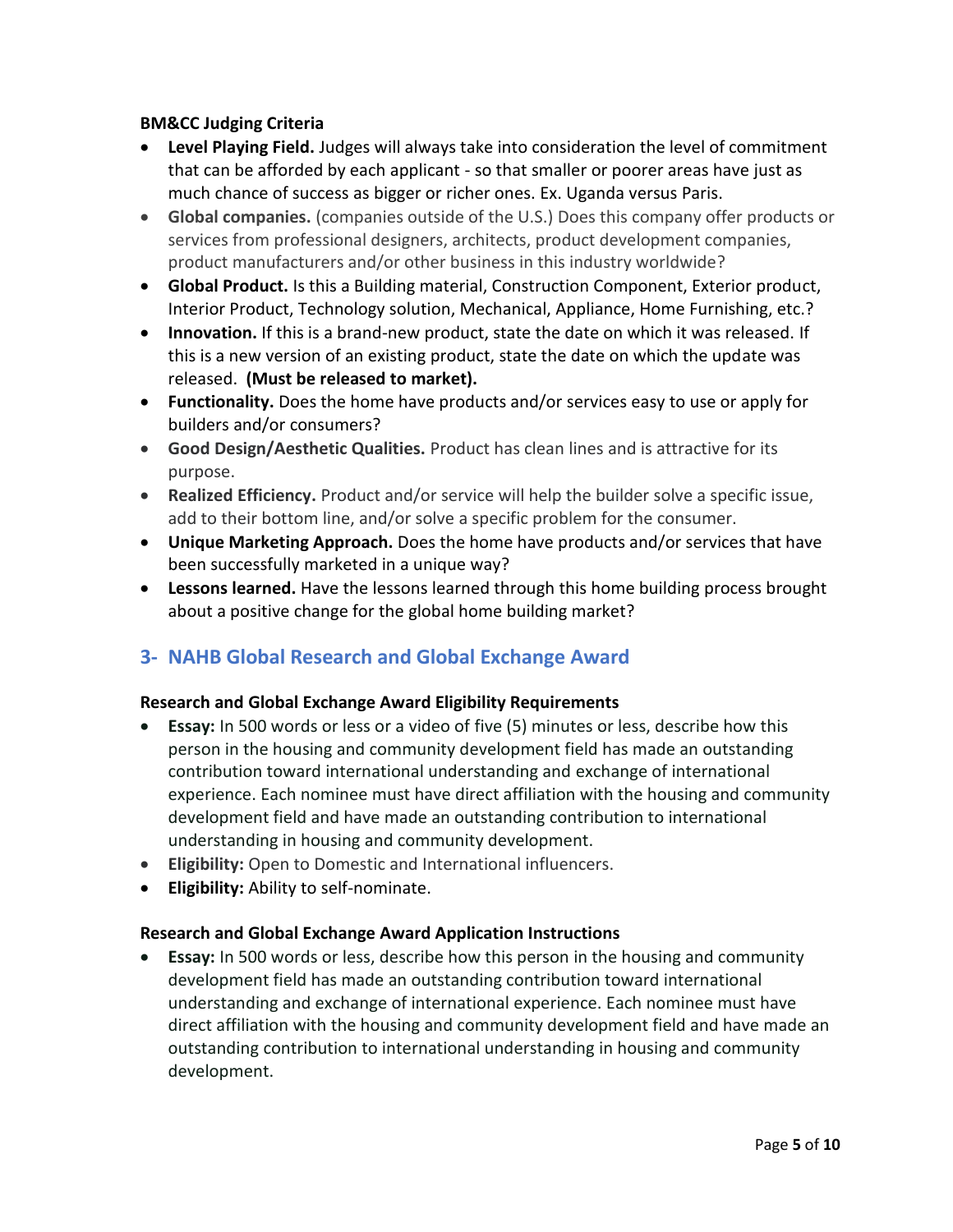- **Accomplishments:** In bullet-list form, a brief summary of up to ten (10) of the chief accomplishments of the nominee.
- **Required Supporting Materials:** Letters or recommendation (if self-nominating).
- **Optional Supporting Materials:** A collection of supporting files and web addresses that you may upload to our server to support your entry and provide more background information to the judges. These might be customer testimonials, press clippings, work samples, photographs, video clips (five minutes or less), etc.
- **Nominee Photograph**
- **Nominee Image release**
- How did you hear about the awards program?

### **Research and Global Exchange Award Judging Criteria**

- **Purpose**. Did this person further the work of the Global Opportunities Board by recognizing a person in the housing and community development field who has made an outstanding contribution toward international understanding and exchange of international experience.
- **Requirements.** Each nominee must have direct affiliation with the housing and community development field and have made an outstanding contribution to international understanding in housing and community development.
- **Eligibility.** Open to Domestic and International influencers.

# **4- NAHB Global Special Purpose Project Award**

### **Special Purpose Project Eligibility Requirements**

- **Special Purpose Project:** This is a project with a unique physical design, special construction materials, or a layout that particularly adapts its utility to the use for which it was built? The land may be located in rural, suburban, or urban areas and may have the potential to be developed for commercial, industrial, agricultural, or special use. Although most building can be converted to other uses, the conversion of a special purpose project generally involves extra expense and design expertise. Such conversion may not be economically feasible or practical in many situations depending on a building's design and special construction features. Special Purpose Projects include: •HOUSES OF WORSHIP
	- •THEATERS
	- •GREENHOUSES
	- •SCHOOLS
	- •RAIL & TRANSPORTATION FACILITIES
	- •SPORTS ARENAS
- **Eligibility Requirements:** This project must have been completed outside of the domestic United States between Jan. 1, 2016 and Oct. 18, 2021. Previously entered winning projects are not eligible to submit again for the same category. Previously entered non-winning projects may enter again if they meet the criteria for the current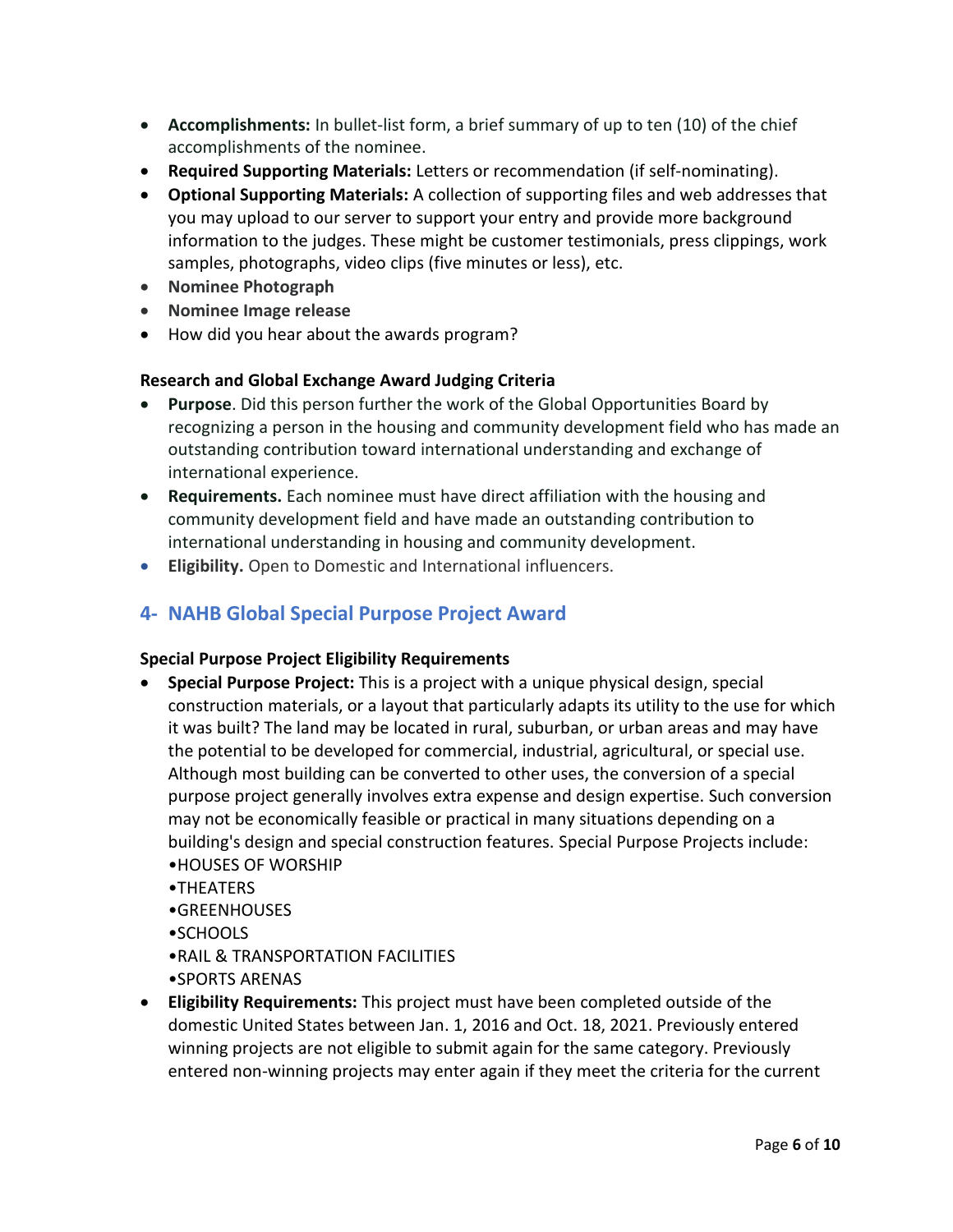year's program. Any property owned or occupied by a staff member of NAHB shall be disqualified.

- **Site and Floor Plan Requirements:** File should contain all site plans and relevant elevations that are representative of what you are submitting. Furnished, marketingstyle floor plans and elevations are encouraged. Submissions should not be longer than six pages if submitting a pdf. If this is a repurposed, repositioned or infill submission, please include "before" plan(s), if possible.
- **Application Suggestions:** Applicants are encouraged to include not only comprehensive designs, but also financing, programmatic innovation, sustainability, social equity, access and mobility enhancements, optimized transit-related infrastructure, and local and regional economic stimulus information.

### **Special Purpose Project Application Instructions.**

- **Description:** Describe the project context in 200 words or less. Describe the goal and/or purpose for the special purpose property, its relationship to its surroundings and local culture, any products that make a positive difference for the home building industry, innovative techniques and technology that solve building challenge(s), any protocols for sustainability, health and wellness, unique marketing of key features and amenities, evidence of success, etc.
- List the primary reason this project deserves to win.
- Would you like this project to be featured as a blog? All applicants are eligible to be featured on the NAHB blog. If you would like your project to be featured on the blog, please submit blog text (max 500 words). NAHB staff reserves the right to edit this text prior to publishing. Marketing materials can be submitted as blog content.
- List the type of project: (provide list of projects i.e. churches, sports arenas, etc.)
- Specs and Costs Square footage of the project: Construction Costs and Performance: Schedule Performance:
- Project Plans: Floor/Site/Landscape Plan
- Supporting Photographs/Materials (Individual/Firm)
- Supporting Image/Photographs and caption description (elevations) anticipate multiple photos and captions of home exteriors and interiors
- Digital Media/Videos
- Image Release
- Floor plan release
- How did you hear about the awards program?

### **Special Purpose Project Judging Criteria**

- **Level Playing Field.** Judges will always take into consideration the level of commitment that can be afforded by each applicant - so that smaller or poorer areas have just as much chance of success as bigger or richer ones. Ex. Uganda versus Paris.
- **Purpose:** Has this individual, organization or government addressed a commercial challenge?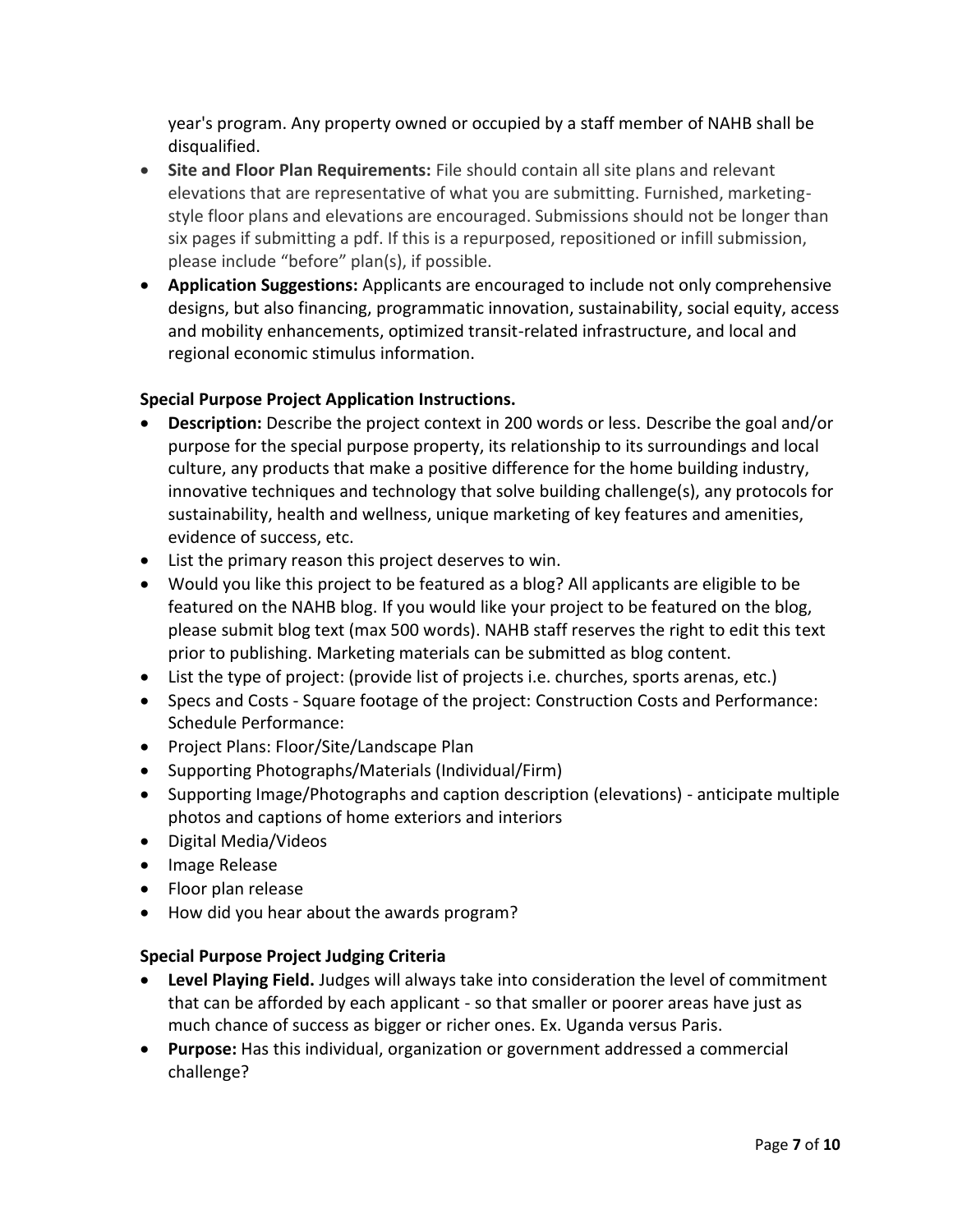- **Purpose.** Has the goal and/or purpose for the special purpose property, its relationship to its surroundings and local culture, any products that made a positive difference for the home building industry, innovative techniques and technology that solve building challenge(s), any protocols for sustainability, health and wellness, unique marketing of key features and amenities, evidence of success, etc.
- **International Project.** Was this project completed outside of the domestic United States?
- **Building Phase.** Has the project been completed or in progress? Those in design stage will not be considered.
- **Age of project**. This home must have been completed outside of the domestic United States between Jan. 1, 2016 and Oct. 18, 2021. Projects older than five years will not be considered. (No On the Board Projects Accepted).

# **5- NAHB Global Innovation Land Planning Award**

### **Land Planning Eligibility Requirements**

- **Introduction:** NAHB Global Innovation Land Planning Awards are open to residential and commercial property professionals from around the globe. The goal of planning is to maximize the health, safety, and economic well-being of all people living in our societies, how we can attract and retain thriving businesses, where we want to live, and opportunities for recreation. Planning helps create local societies of lasting value. While architects often focus on a single building, a planner's job is to work with residents and elected officials to guide the layout of an entire district or region. Planners take a broad view and look at how the pieces of a locality  $-$  buildings, roads, and parks  $-$  fit together like pieces of a puzzle. Planners then make recommendations on how the local environment should proceed. One of the greatest challenges for planners is to imagine what can and should happen to a local environment: how it should grow and change, and what it should offer residents 10, 15, or even 20 years into the future. This award celebrates the highest level of achievement by companies operating in all sectors of the property and real estate industry who demonstrate excellence in residential and mixeduse land development. These projects promote excellence in planning and design. Projects include residential, office, commercial, and institutional developments that exemplify good site design, such as building placement, project context, parking and circulation, pedestrian amenities, landscaping, and sustainable design practices.
- **Eligibility Requirements:** This project must have been completed outside of the domestic United States between Jan. 1, **2006** and Oct. 18, 2021. Previously entered winning projects are not eligible to submit again for the same category. Previously entered non-winning projects may enter again if they meet the criteria for the current year's program. All projects may be located in rural, suburban, or urban areas and may have the potential to be developed for residential, commercial, industrial, agricultural or special-purpose use.
- **Site and Floor Plan Requirements:** File should contain all site plans and relevant elevations that are representative of what you are submitting. Furnished, marketing-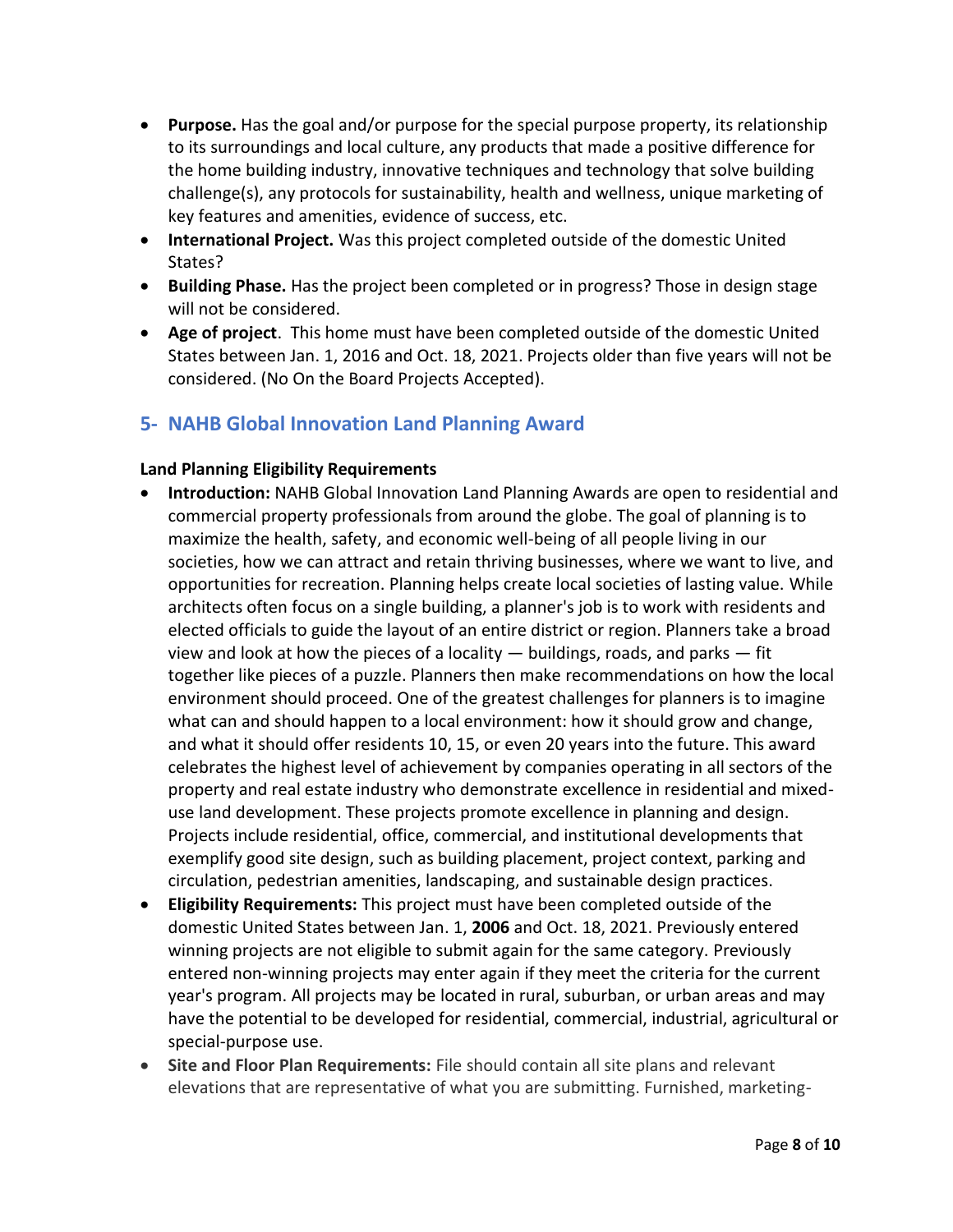style floor plans and elevations are encouraged. Submissions should not be longer than six pages if submitting a pdf. If this is a repurposed, repositioned or infill submission, please include "before" plan(s), if possible.

• **Application Suggestions:** Applicants are encouraged to include not only comprehensive designs, but also financing, programmatic innovation, sustainability, social equity, access and mobility enhancements, optimized transit-related infrastructure, and local and regional economic stimulus information.

## **Land Planning Award Application Instructions**

- **Description:** Describe the project context in 200 words or less. Describe the goal and/or purpose for the special purpose property, its relationship to its surroundings and local culture, any products that make a positive difference for the home building industry, innovative techniques and technology that solve building challenge(s), any protocols for sustainability, health and wellness, unique marketing of key features and amenities, evidence of success, etc.
- List the primary reason this project deserves to win.
- Would you like this project to be featured as a blog? All applicants are eligible to be featured on the NAHB blog. If you would like your project to be featured on the blog, please submit blog text (max 500 words). NAHB staff reserves the right to edit this text prior to publishing. Marketing materials can be submitted as blog content.
- List the official name of the project and specific location. (provide list of projects i.e. churches, sports arenas, etc.)
- **Project development data and statistics:** Acreage, zoning, land uses, density, number and type of dwelling units, total building square footage, parking spaces, open space acreage).
- Project Plans: Floor/Site/Landscape Plans drawn to scale.
- Supporting Photographs/Materials (Individual/Firm)
- Supporting Image/Photographs and caption description (elevations) anticipate multiple photos and captions of home exteriors and interiors
- Digital Media/Videos
- Image Release
- Floor plan release
- How did you hear about the awards program?

### **Land Planning Judging Criteria**

- **Level Playing Field.** Judges will always take into consideration the level of commitment that can be afforded by each applicant - so that smaller or poorer areas have just as much chance of success as bigger or richer ones. Ex. Uganda versus Paris.
- **Purpose.** Has this individual, organization or government addressed a commercial challenge?
- **Purpose.** Has the goal and/or purpose for the land planning, its relationship to its surroundings and local culture, any products that made a positive difference for the home building industry, innovative techniques and technology that solve building